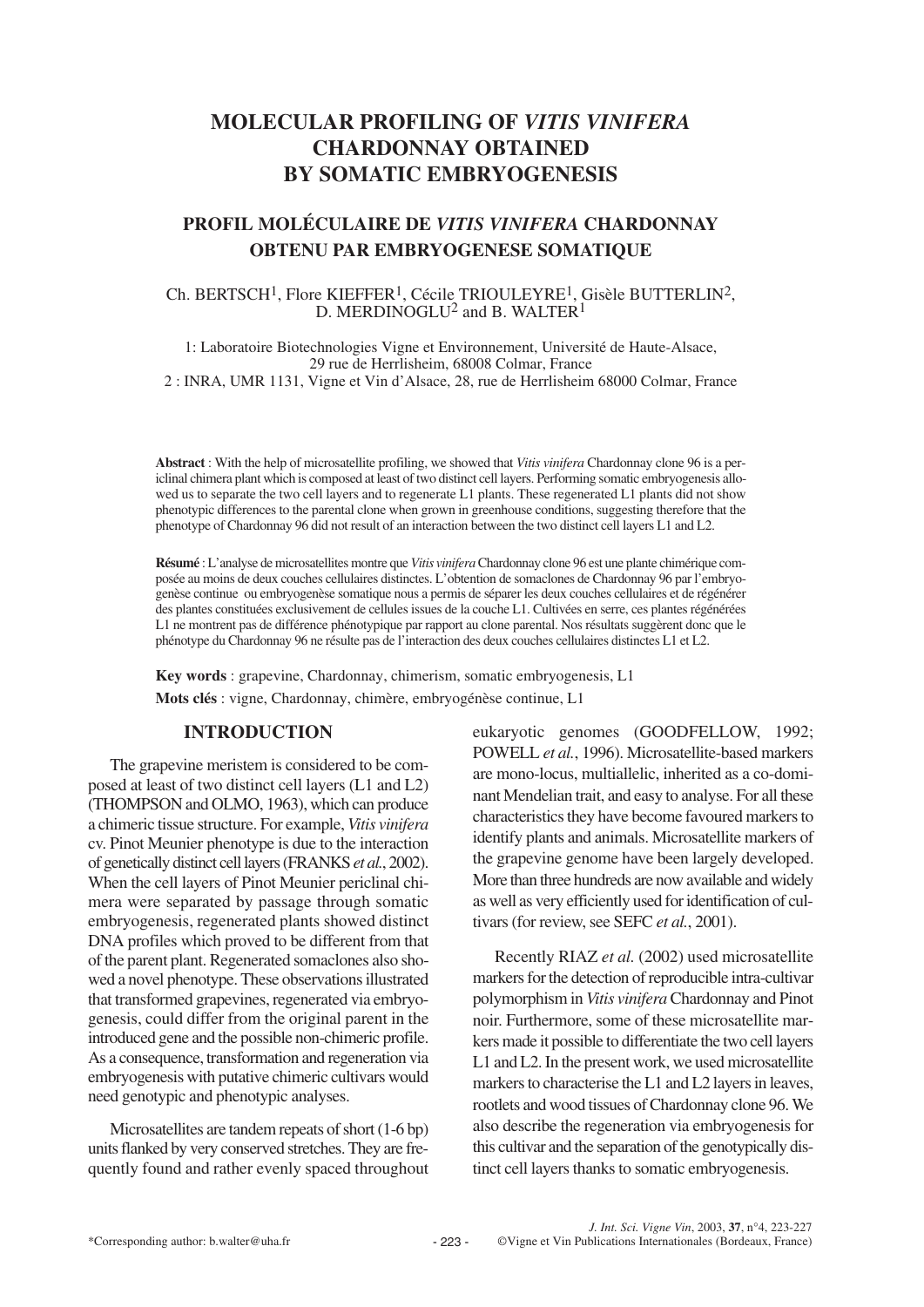# **MATERIALS AND METHODS**

#### I - PLANT MATERIAL

*Vitis vinifera* cv. Chardonnay clone 96, was obtained from ENTAV (Établissement National Technique pour l'Amélioration de la Viticulture, Le Grau du Roi, France), the national repository for registered grape clones in France. Forced adult plants were maintained in a growth chamber at  $25 \pm 0.5^{\circ}$ C,  $70 \pm 10\%$  RH with a 16 h - photoperiod of 50  $\mu$ E.m<sup>-2</sup>.s<sup>-1</sup>.

### II - INITIATION OF PRIMARY EMBRYOGENIC **CALLUS**

Anthers were dissected and grown as described by MAURO *et al.* (1986). For long-term culture of embryogenic callus, subcultures were performed every three weeks on the MPM medium described by PER-RIN *et al.* (2001). All the cultures were maintained at  $25 \pm 0.5$  °C,  $70 \pm 10$  % RH with a 16 h - photoperiod of  $50 \mu E.m^{-2}.s^{-1}$ , except the callus initiation which was performed in the dark.

#### III - INITIATION OF SECONDARY EMBRYOGE-NIC CALLUS

Embryos from primary embryogenic callus were cut off and transferred into Petri dishes containing halfstrength Murashige and Skoog medium (MS medium) (MURASHIGE and SKOOG, 1962) supplemented with 20 g.l<sup>-1</sup> sucrose, 0.7 % agar, 2.5  $\mu$ M 2,4-dichlorophenoxyacetic acid (2,4-D) and 0.5 µM 6-benzylaminopurine (BA; N6-benzyladenine). Incubation was done at  $25 \pm 0.5^{\circ}$ C in the dark, during 3 weeks. Then calli were subcultured every three weeks on MPM medium and maintained under the same conditions as previously described.

### IV - REGENERATION AND ACCLIMATIZATION OF SOMACLONES

Embryos were carefully excised and transferred into Petri dishes with half-strength MS medium containing 20 g.l<sup>-1</sup> sucrose, 0.7 % agar and 0.4  $\mu$ M BA. After two weeks at  $25 \pm 0.5$  °C and 16 h light, the growing embryos were individually transferred into tubes containing half-strength MS medium. Plantlets with rootlets were transferred to soil and allowed to acclimatize in a growth chamber for about three weeks before transfer to a greenhouse.

### V - DNA EXTRACTION

As a control, leaves were harvested from *in vitro* and greenhouse-grown somaclones and also from Chardonnay 96 greenhouse-grown cuttings as a control. Rootlets were taken from *in vitro-*grown plants. For the wood, some bark was removed from hardwood cuttings obtained from ENTAV. About 80 mg of tissue was ground in liquid nitrogen, the total DNA was extracted with the Qiagen DNeasy Plant mini-kit (Qiagen, Hilden, Germany) as described by the supplier.

## VI - AMPLIFICATION OF MICROSATELLITES AND POLYMORPHISM DETECTION

The DNA was analyzed using two pairs of primers flanking two different microsatellite regions: VMC 6c10 and VMC 5g7 (Vitis Microsatellites Consortium, Dr. Rosa Arroyo Garcia and Dr. Kirsten Wolff), respectively marked with the fluorophores HEX and FAM. PCR amplification was performed with a programmable thermal cycler (Applied Biosystem, GeneAmp PCD system 2700). The amplification products were separated by capillary electrophoresis and detected with an ABI PRISM 310 Genetic Analyser (Applied Biosystem).

#### **RESULTS**

## I - GENOTYPIC ANALYSIS OF LEAVES, ROOT-LETS AND WOOD TISSUES OF CHARDON-NAY 96

The three alleles described by RIAZ *et al.* (2002) were detected in leaves with VMC 6c10 : the standard 114 bp and 140 bp alleles and an additional 142 bp variant allele (table I). The standard alleles were defined by RIAZ *et al.* as the most frequently detected alleles in different clones of the same cultivar. VMC 5g7 revealed in leaves the two standard 198 bp and 220 bp alleles and a 222 bp variant allele. The same results were observed with leaf extracted DNA from *in vitro* or greenhouse-grown plants. In the DNA extracted from rootlets and wood tissues, only the two pairs of alleles 114-142 and 198-220 were detected with VMC 6c10 and VMC 5g7 respectively (table IA).

## II - INDUCTION OF SOMATIC EMBRYOGENE-SIS AND GROWTH OF SOMACLONES

Somatic embryogenesis was obtained from anther cultures. Primary somatic embryos were obtained from anther-derived embryogenic calli after a 2 months period. Secondary embryos were obtained 1 month after initiation of embryogenic calli from primary embryos. Efficient plant growth was further obtained with a number of somaclones. The plants, respectively grown in the growth chamber and the greenhouse, did not show an atypical phenotype in comparison with vegetatively propagated Chardonnay 96. In some cases, juvenile characteristics such as asymetric leaves could be observed.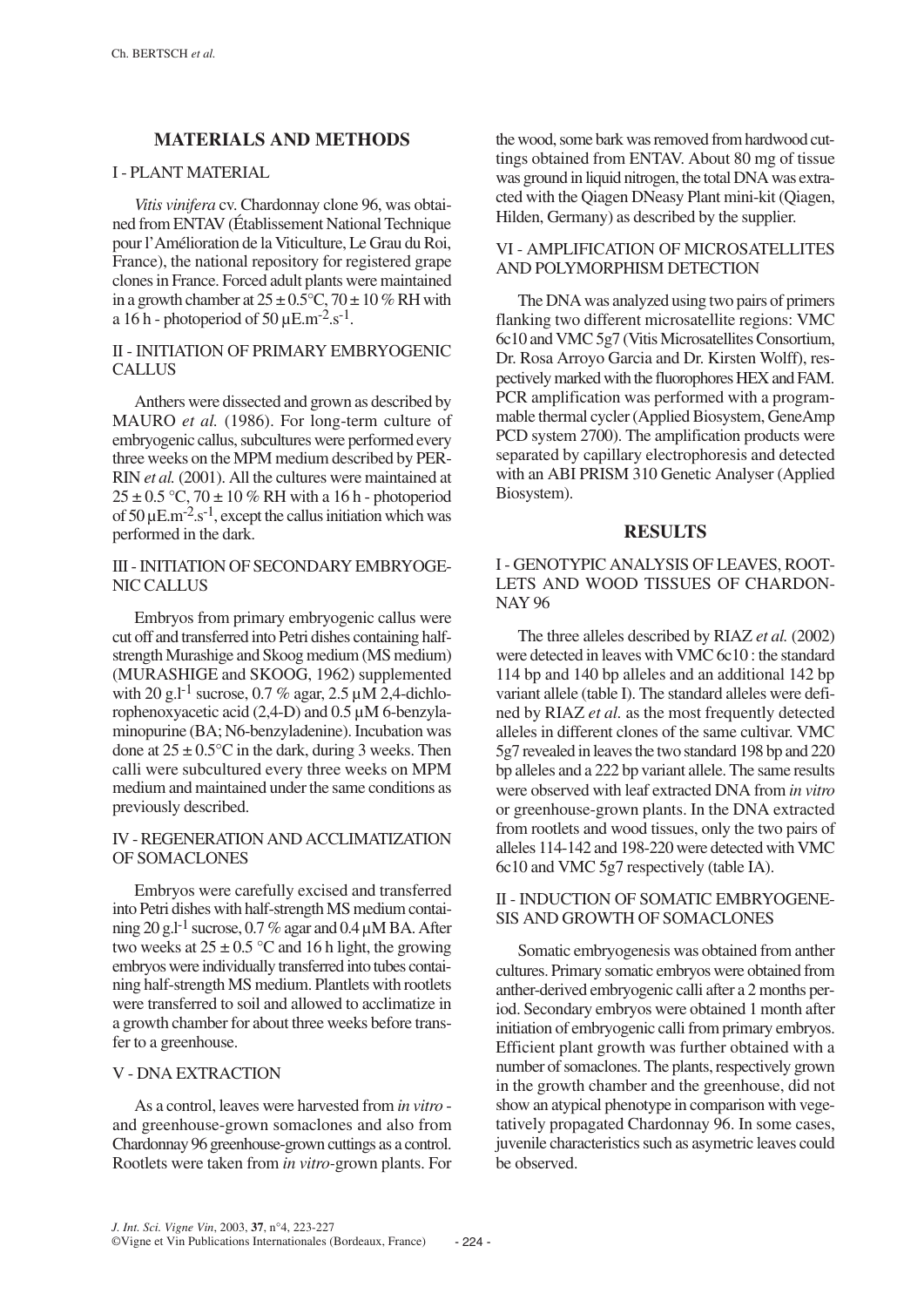## **Table I - VMC 5g7 and VMC6c10 locus alleles of A) vegetatively propagated Chardonnay 96 B) plants regenerated from primary or secondary somatic embryos of Chardonnay 96 Allèles VMC 5g7 et VMC6c10 de A) Chardonnay 96**

**B) plantes régénérées par embryogenèse somatique primaire et secondaire à partir d'embryons de Chardonnay** 

| A | plant                                                   | VMC 6c10 locus allele (bp) | VMC $5g7$ locus allele (bp) | laver  |
|---|---------------------------------------------------------|----------------------------|-----------------------------|--------|
|   | <b>Standard genotype</b><br>(Riaz <i>et al.</i> , 2002) | 114:140                    | 198:220                     |        |
|   | Chardonnay 96 leaf                                      | 114:140:142                | 198:220:222                 | L1; L2 |
|   | Chardonnay 96 wood tissue                               | 114:142                    | 198:220                     |        |
|   | Chardonnay 96 rootlet                                   | 114: 142                   | 198:220                     |        |

| B | plants                         | VMC 6c10 locus allele (bp) | VMC 5g7 locus allele (bp) | initial layer |
|---|--------------------------------|----------------------------|---------------------------|---------------|
|   | 18 primary somaclones          |                            |                           |               |
|   | <i>in vitro</i> leaf           | 114:140                    | 198:222                   | L1            |
|   | greenhouse leaf                | 114:140                    | 198:222                   |               |
|   | motlet                         | 114:140                    | 198:222                   |               |
|   | 6 secondary somaclones         |                            |                           |               |
|   | <i>in vitro</i> leaf           | 114:140                    | 198:222                   | L1            |
|   | greenhouse leaf                | 114:140                    | 198:222                   |               |
|   | primary somadone $N^{\circ}21$ |                            |                           |               |
|   | <i>in vitro</i> leaf           | 114:140:142                | 198:222                   |               |
|   | greenhouse leaf                | 114:140:142                | 198:222                   | L1            |
|   | rootlet                        | :142<br>114:               | 198:222                   |               |

#### III - GENOTYPIC ANALYSIS OF CHARDONNAY 96 SOMACLONES

Eighteen primary somaclones and 6 secondary somaclones were analysed. In leaves from *in vitro* and greenhouse-grown plants, the standard genotype (114, 140) was visualised with VMC 6c10 (table IB). Interestingly in leaves of one primary somaclone  $(N^{\circ} 21)$  a variant 142 bp allele was also detected in addition to the standard alleles displaying the typical profile of vegetatively propagated Chardonnay 96 leaves. For VMC 5g7 in addition to the standard 198 bp allele, the 222 bp variant allele was detected in leaves from all somaclones including  $N^{\circ}$  21 whereas 220 bp allele was absent (table IB). In the rootlets from all somaclones, except  $N^{\circ}$  21, the standard genotype was visualised with VMC 5g7 and with VMC 6c10. In the rootlets of somaclone  $N^{\circ}$  21, two alleles were detected with VMC 6c10 : the standard 114 bp allele and the 142 bp variant allele. With VMC 5g7 the 198 bp standard allele and the 222 bp variant allele were detected.

#### **DISCUSSION**

Our results showed that Chardonnay clone 96 is a chimeric plant which is composed at least of two distinct layers L1 and L2. In grapevine, apical meristems are composed of two or more layers forming the tunica in addition to a corpus (PRATT, 1959; THOMPSON and OLMO, 1963; MORRISON, 1991). The outer layer L1 is stable for the mutations and histogenetically distinct from the other layers, but the inner tunica layer L2 undergoes occasional periclinal cell divisions, which lead to layer mixing.

In the leaf tissue from Chardonnay 96, which is derived from both the outer tunica layer L1 and the inner cell layer L2, a microsatellite marker (VMC 5g7) revealed the two standard alleles previously defined by RIAZ *et al.* (2002) and a variant allele. Wood tissues and roots, which originated exclusively from the L2 layer (PRATT, 1959), presented only the two standard alleles. The presence of a third allele in leaf suggested that Chardonnay could be a periclinal chimera in which a mutant allele was present only in the L1 layer, as described by RIAZ *et al.*(2002). For the second microsatellite marker (VMC 6c10), a third allele was detected in leaf, wood tissue and roots. This mutant allele replaced one of the standard alleles in woods and roots, but in leaves the new allele was present simultaneously with the two standard alleles. These results suggest that the 2 bp-mutation resulting in the replacement of the 140 bp allele by the 142 bp allele only occurred in L2. These results contradict those reported by RIAZ *et al.*(2002) who reported the absence of the 140 bp allele in root- and wood-tissues as well as in leaves. This could only be the case if the mutated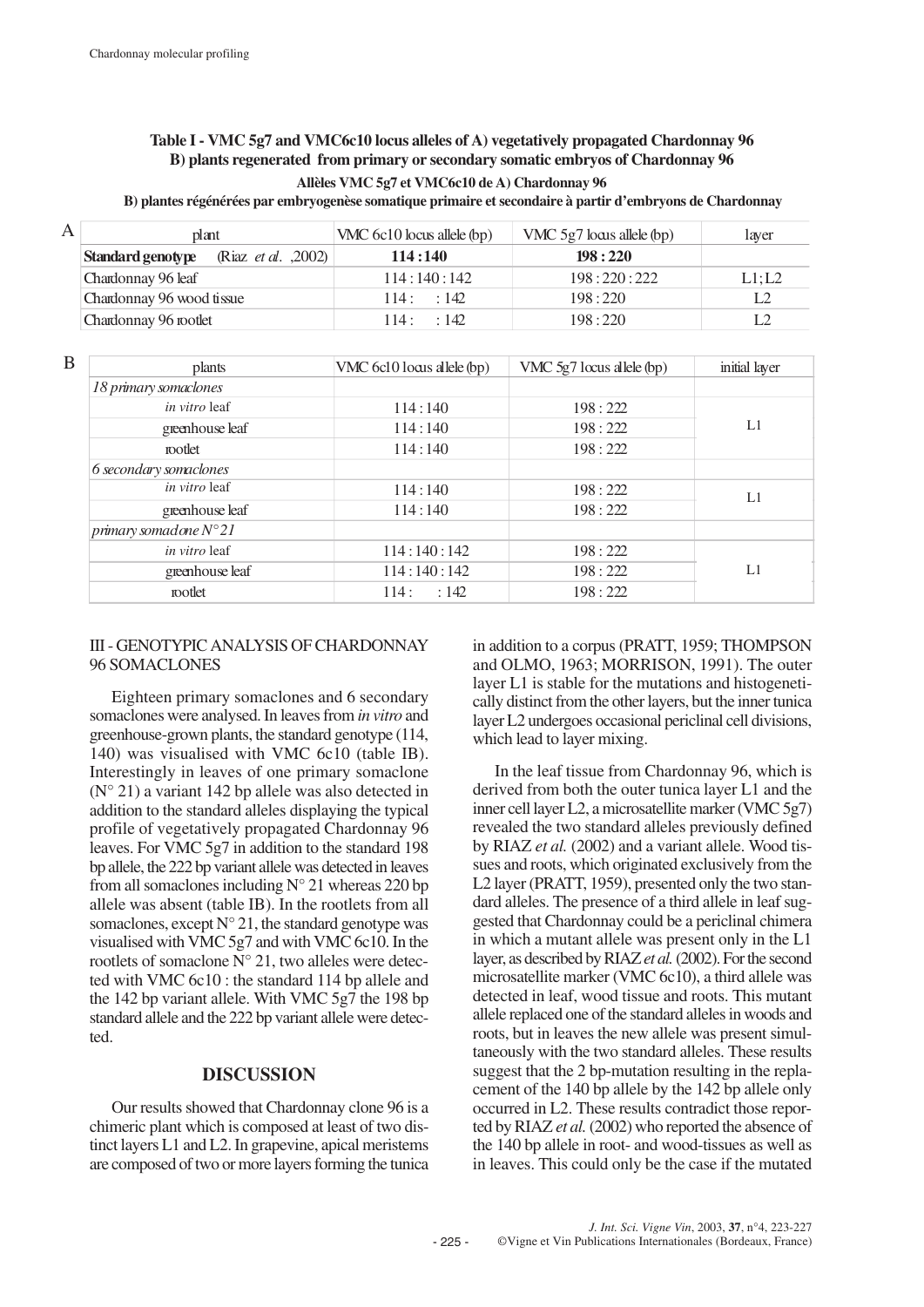cells had diffused and multiplied both in L1 and L2 layers. The results reported by RIAZ *et al.* were based on visual interpretation of electrophoretic profiles of amplification products. Such observations could be biased by the DNA polymerase slippage. Our analyses with an ABI PRISM allowed to differentiate between an allele and the different stutter bands, without ambiguity.

Embryogenesis might generate new grapevine phenotypes. For example, the separation of chimeric cell layers of Pinot Meunier through somatic embryogenesis generated plants that had distinct DNA profiles and had novel phenotypes which were different from those of the parent plant (FRANKS *et al.*, 2002). In the present work involving the chimeric cultivar Chardonnay 96, all 25 somaclones deriving from L1 cells were shown to display a DNA profile distinct from that of the parent plants, though these clones never showed atypical phenotypes compared to vegetatively propagated Chardonnay 96. Two hypotheses could be proposed: first, phenotypic differences of our L1 somaclones might involve more subtle changes which would affect fruit quality or plant performance for instance, and had not yet been detected. In the second hypothesis, the L2 genotype would not significantly participate in the phenotypic expression in the L1-L2 chimera.

Anthers had been the most widely used organs for grapevine somatic embryogenesis initiation. The somatic embryos of *Vitis*seemed to develop from single cells (KRUL and WORLEY 1977; FAURE *et al.*, 1996). Furthermore both L1 and L2 cell layers of the anther filament seemed to be competent to form embryogenic calli (FRANKS *et al.*, 2002). Regeneration of somaclones from chimeric cultivars could give rise to non-chimeric plants entirely composed of either L1 or L2 cells.

In our conditions only L1 cells developed into embryos. Analysis of embryogenic calli (data not shown) suggested that they were composed exclusively of L1 cells and that L2 cells could therefore not multiply into callus. This hypothesis is in accordance with the observation of the phenotypic similarity between our somaclones and vegetatively propagated Chardonnay 96. Though Chardonnay 96 is a chimera, its phenotype may not be the result of an interaction between the genetically different L1 and L2 layers, but L2 could be a silenced layer for the phenotypic expression of Chardonnay 96. If this was true, regeneration via embryogenesis for Chardonnay 96 could result in an unchanged phenotype and would be well suited for gene transfer.

In leaves of somaclone  $N^{\circ}$  21, the typical profile of vegetatively propagated Chardonnay 96 leaves (L1 + L2) was detected with VMC 6c10. In contrast, the typi-

cal L1 profile was shown with VMC 5g7. Moreover, the rootlet genotypic profile was a L2 profile for VMC 6c10 and a L1 profile for VMC 5g7. These results may suggest that a mutation occurred in the initial cell from which root tissues developed but not in the initial cell from which external tissues developed. This mutation led to a 142 bp allele already detected in Chardonnay 96 mother plant, which was considered as a homoplasy. This hypothesis would be in accordance with the fact that the most frequently observed allelic size variation is the addition of one motif (HOCQUIGNY, 2003).

Acknowledgments : The authors are grateful to Dr. Rosa Arroyo Garcia and Dr. Kirsten Wolff for the VMC 6c10 and VMC 5g7 primer sequences.

# **REFERENCES**

- FAURE O., AARROUF J. and NOUGAREDE A., 1996. Ontogenesis, differentiation and precocious germination in anther-derived somatic embryos of grapevine (*Vitis vinifera* L.) – proembryogenesis. *Ann. Bot.*, **78**, 23-28.
- FRANKS T., BOTTA R. and THOMAS M.R., 2002. Chimerism in grapevines: implications for cultivar identity, ancestry and genetic improvement. *Theor Appl Genet*, **104**, 192-199.
- GOODFELLOW P.N., 1992. Variation is now the theme. *Nature* **359**, 777-778.
- HOCQUIGNY Ph., 2003. La diversité génétique intra-variétale chez la vigne: caractérisation et origines. *Thèse* de Doctorat, Université Louis Pasteur, Strasbourg, 138 p.
- KRUL W.R. and WORLEY J.F., 1977. Formation of adventitious embryos in callus cutures of 'Seyval', a French hybrid grape. *J. Amer Soc Hort Sci*., **102**, 360-363.
- MAURO M, NEF C. and FALLOT J., 1986. Stimulation of somatic embryogenesis and plant regeneration from anther culture of *Vitis vinifera* cv. Cabernet-Sauvignon. Plant Cell Reports, **5**, 377-380.
- MORRISON J., 1991. Bud development in *Vitis vinifera* L. *Bot Gaz*, **152**, 304-315.
- MURASHIGE T. and SKOOG F., 1962. A revised medium for rapid growth and bioassays with tobacco tissue cultures. *Physiol Plant*, **15**, 473-497.
- PERRIN M., MARTIN D., JOLY D., DEMANGEAT G., THIS P. and MASSON J.E., 2001. Medium-dependent response of grapevine somatic embryogenic cells. *Plant Science*, **161**, 107-116.
- POWELL W., MACHRAY G.C., PROVAN J., 1996. Polymorphism revealed by simple sequences repeats. *Trends Plant Sci.*, **1**, 215-222.
- PRATT C. 1959, Radiation damage in shoot apices of Concord grape. *Amer. J. Bot*., **46**, 103-109.
- RIAZ S., GARRISON K.E., DANGL G.S., BOURSI-QUOT J.M. and MEREDITH C.P., 2002. Genetic diver-